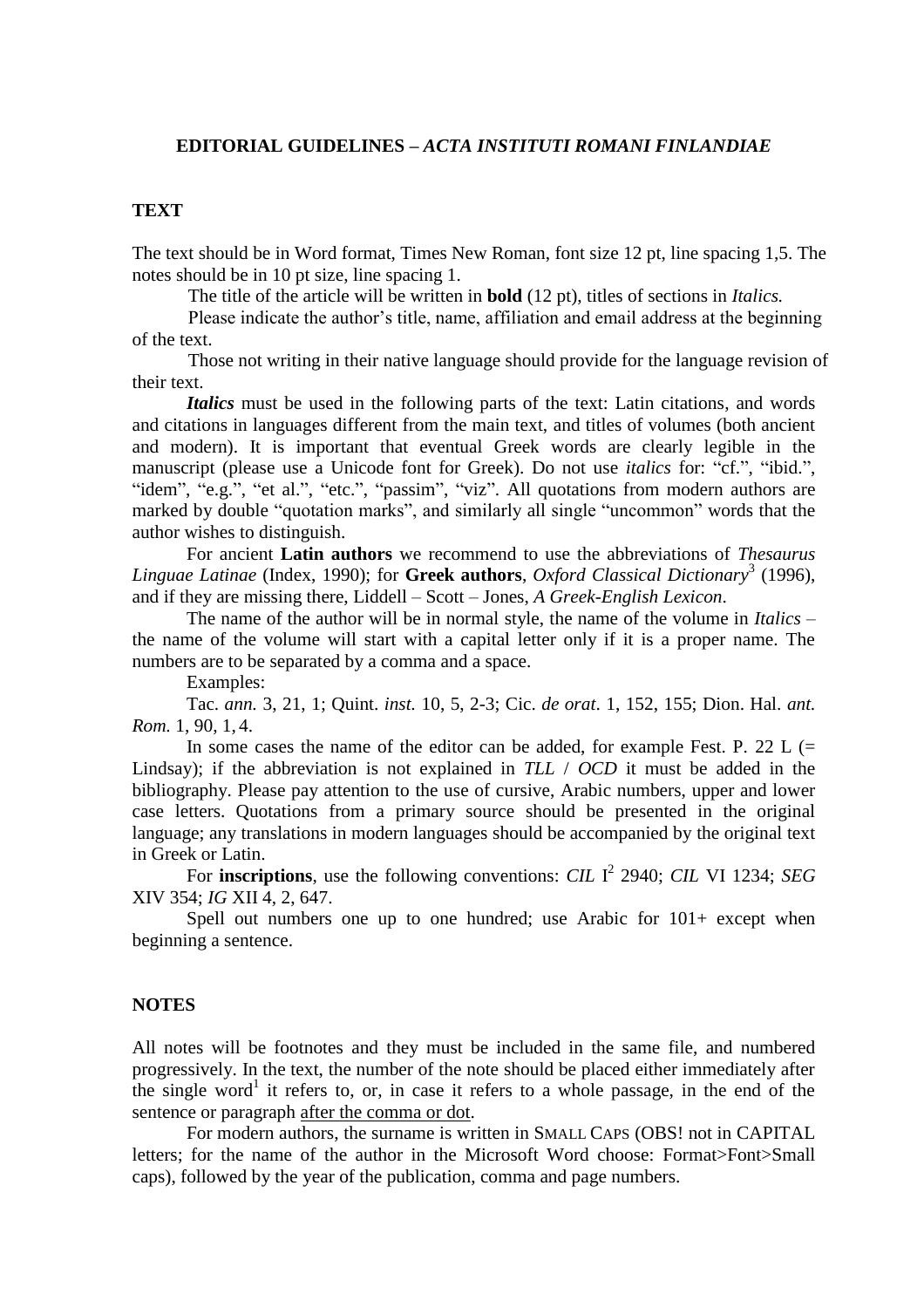Examples: ZANKER 1975, 267-315. MALKIN 2001b, 24-25.

Abbreviations for pages "p.", "pp.", "col." should not be used. To indicate several pages, the first and last page number are given (265-85), not 265ff. Inclusive numbers falling within the same hundred should include the last two figures: 44-48, 104-08, 100-22, 1933- 39.

## **REFERENCES TO MANUSCRIPT AND ARCHIVAL SOURCES**

Footnotes should include the name of the library or archive, shelf mark or archival number and the cited pages or folios, when possible.

Examples: Biblioteca Apostolica Vaticana, Pal. lat. 677, f. 42r. Oberösterreichisches Landesarchiv, Urkunden Gleink, 1399 VIII 16.

The bibliography should include cited manuscripts and archival documents. The city of the library or archive should be mentioned.

Examples: Vatican city, Biblioteca Apostolica Vaticana Pal. lat. 677 Vat. lat. 1022 Barb. lat. 512

# **REFERENCES TO EDITED MEDIEVAL AND EARLY MODERN SOURCES**

Footnotes should include the name of the author (when known) and the short title of the work.

Example: Thomas Bradwardine, *De causa Dei contra Pelagium,* 53.

The bibliography must include the full bibliographic information of the edited work. Example:

Thomas Bradwardine, *De causa Dei contra Pelagium et de virtute causarum: Auszüge Lateinisch-Deutsch*. Edited by Anna LUKÁCS (Berliner Editionen 1), Göttingen: V&R Unipress, 2013.

# **BIBLIOGRAPHICAL REFERENCES**

A bibliography of all cited works should be given as a separate file. In the bibliography the following norms will be used:

### **Monographies**

CORNELL 1995 = T. CORNELL, *The Beginnings of Rome: Italy and Rome from the Bronze Age to the Punic Wars, c. 1000-264 B.C.*, London – New York: Routledge, 1995.